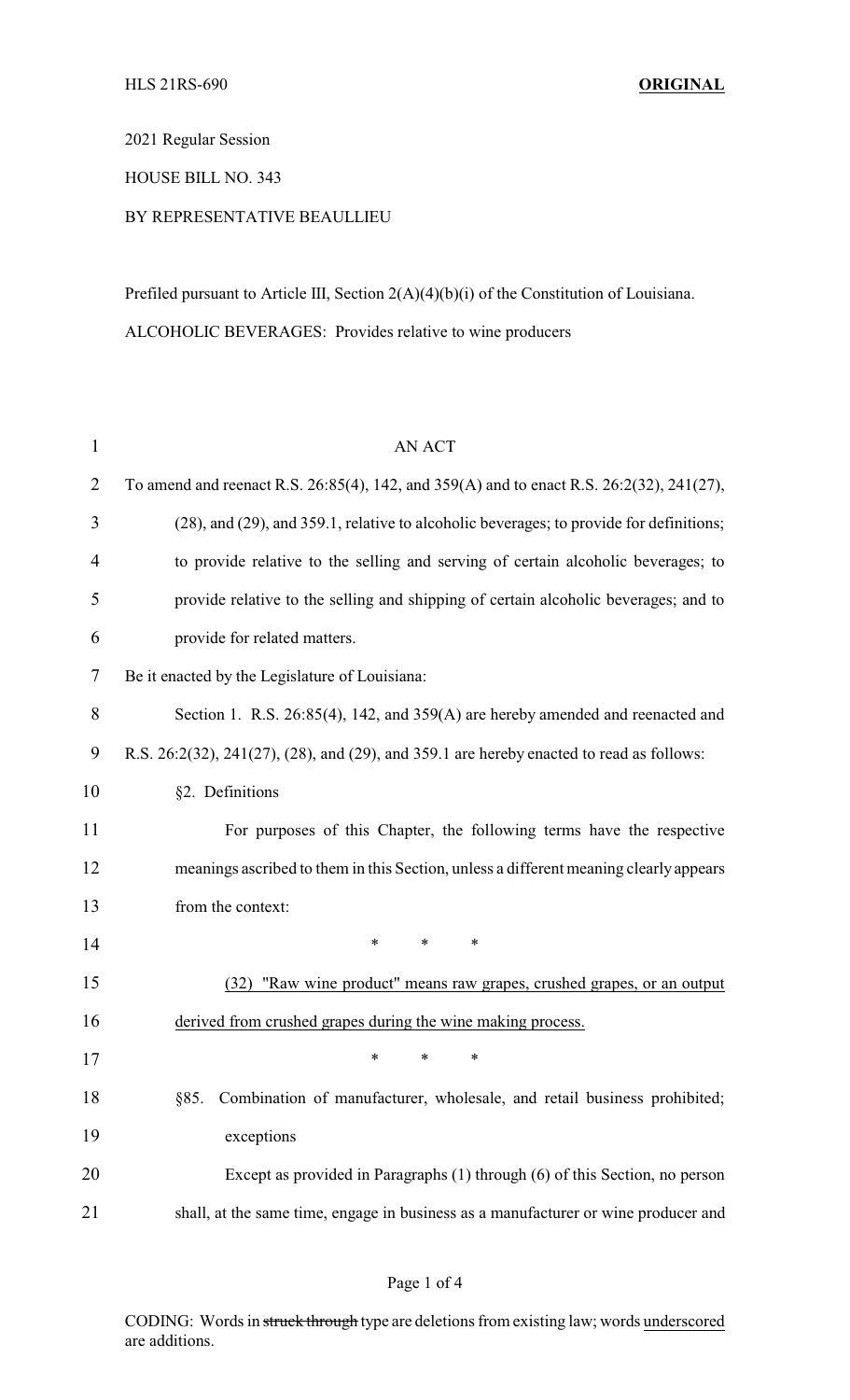| 1              | as a wholesaler, as a wholesaler and as a manufacturer or wine producer, as a           |  |  |
|----------------|-----------------------------------------------------------------------------------------|--|--|
| $\overline{2}$ | manufacturer or wine producer and as a retailer, as a retailer and as a manufacturer    |  |  |
| 3              | or wine producer, as a wholesaler and as a retailer, or as a retailer and as a          |  |  |
| 4              | wholesaler of any regulated beverage. However:                                          |  |  |
| 5              | *<br>$\ast$<br>$\ast$                                                                   |  |  |
| 6              | (4) A wine producer may sell or serve its finished product or the finished              |  |  |
| 7              | product from a wine producer outside the state of Louisiana at retail directly to       |  |  |
| 8              | consumers at its winery for on or off premise consumption.                              |  |  |
| 9              | $\ast$<br>*<br>$\ast$                                                                   |  |  |
| 10             | §142. Distribution through wholesalers only                                             |  |  |
| 11             | A. Except as provided for in R.S. 26:71.3, 85, 271.1, and 359, no alcoholic             |  |  |
| 12             | beverage produced or manufactured inside or outside of this state shall be sold or      |  |  |
| 13             | offered for sale in Louisiana or shipped or transported into or within the state except |  |  |
| 14             | to the holder of a wholesaler's permit and for delivery at the place of business of the |  |  |
| 15             | wholesaler as shown in his permit.                                                      |  |  |
| 16             | B. Notwithstanding the provisions of Subsection A of this Section, a wine               |  |  |
| 17             | producer domiciled outside the state of Louisiana may:                                  |  |  |
| 18             | (1) Sell and ship raw wine product to a wine producer within the state of               |  |  |
| 19             | Louisiana for the production of sparkling wine or still wine at its winery.             |  |  |
| 20             | (2) Sell and ship sparkling wine and still wine to a wine producer within the           |  |  |
| 21             | state of Louisiana for resale directly to consumers at its winery.                      |  |  |
| 22             | ∗<br>∗<br>∗                                                                             |  |  |
| 23             | §241. Definitions                                                                       |  |  |
| 24             | The following terms have the respective meanings ascribed to them except                |  |  |
| 25             | in those instances where the context indicates a different meaning:                     |  |  |
| 26             | $\ast$<br>*<br>*                                                                        |  |  |
| 27             | "Raw wine product" means raw grapes, crushed grapes, or an output<br>(27)               |  |  |
| 28             | derived from crushed grapes during the wine making process.                             |  |  |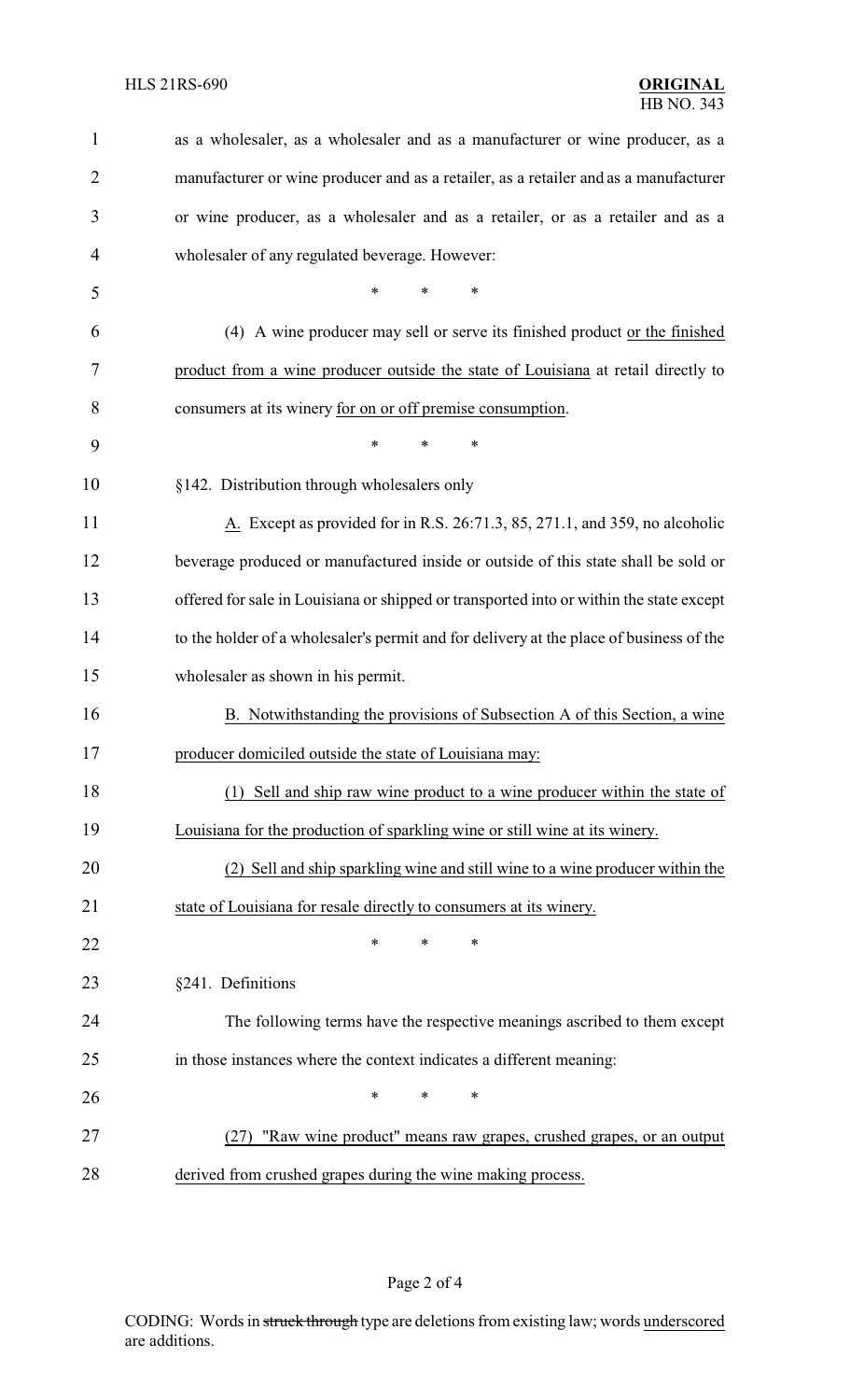| $\mathbf{1}$   | "Wine producer" means any person who, directly or indirectly,<br>(28)                    |
|----------------|------------------------------------------------------------------------------------------|
| $\overline{2}$ | personally or through any agency, cultivates and grows grapes, fruits, berries, honey,   |
| 3              | or vegetables from which wine containing not more than six percent alcohol per           |
| 4              | volume is produced and bottled from a fermentation of such grapes, fruits, berries,      |
| 5              | honey, or vegetables in Louisiana or outside the state for shipments to licensed         |
| 6              | wholesale dealers within the state subject to the provisions of R.S. 26:364.             |
| 7              | "Winery" means a plot of land located in Louisiana used to cultivate<br>(29)             |
| 8              | and grow grapes, fruits, berries, honey, or vegetables for the purpose of fermenting     |
| 9              | such grapes, fruits, berries, honey, or vegetables to produce and bottle wine            |
| 10             | containing not more than six percent alcohol by volume.                                  |
| 11             | $\ast$<br>*<br>*                                                                         |
| 12             | §359. Distribution of alcoholic beverages through wholesalers only                       |
| 13             | A. Except as provided in Subsection B of this Section and, R.S. 26:271.1,                |
| 14             | and R.S. 26:359.1, no alcoholic beverages as defined in R.S. 26:241 produced or          |
| 15             | manufactured inside or outside of this state shall be sold or offered for sale in        |
| 16             | Louisiana, or shipped or transported into or within the state, except to the holder of   |
| 17             | a wholesaler's permit. Delivery of alcoholic beverages produced or manufactured          |
| 18             | inside or outside of this state shall be made at the place of business of the wholesaler |
| 19             | shown on the wholesaler's permit, and must be received and warehoused by the             |
| 20             | wholesaler at that place of business, where such alcoholic beverages shall come to       |
| 21             | rest before delivery is made to any retailer.                                            |
| 22             | *<br>*<br>*                                                                              |
| 23             | §359.1. Distribution of alcoholic beverages through wholesalers only; exception.         |
| 24             | Notwithstanding the provisions of Subsection A of R.S. 26:359, a wine                    |
| 25             | producer domiciled outside the state of Louisiana may:                                   |
| 26             | (1) Sell and ship raw wine product to a wine producer within the state of                |
| 27             | Louisiana for the production of sparkling wine or still wine at its winery.              |
| 28             | (2) Sell and ship sparkling wine and still wine to a wine producer within the            |
| 29             | state of Louisiana for resale directly to consumers at its winery.                       |

## Page 3 of 4